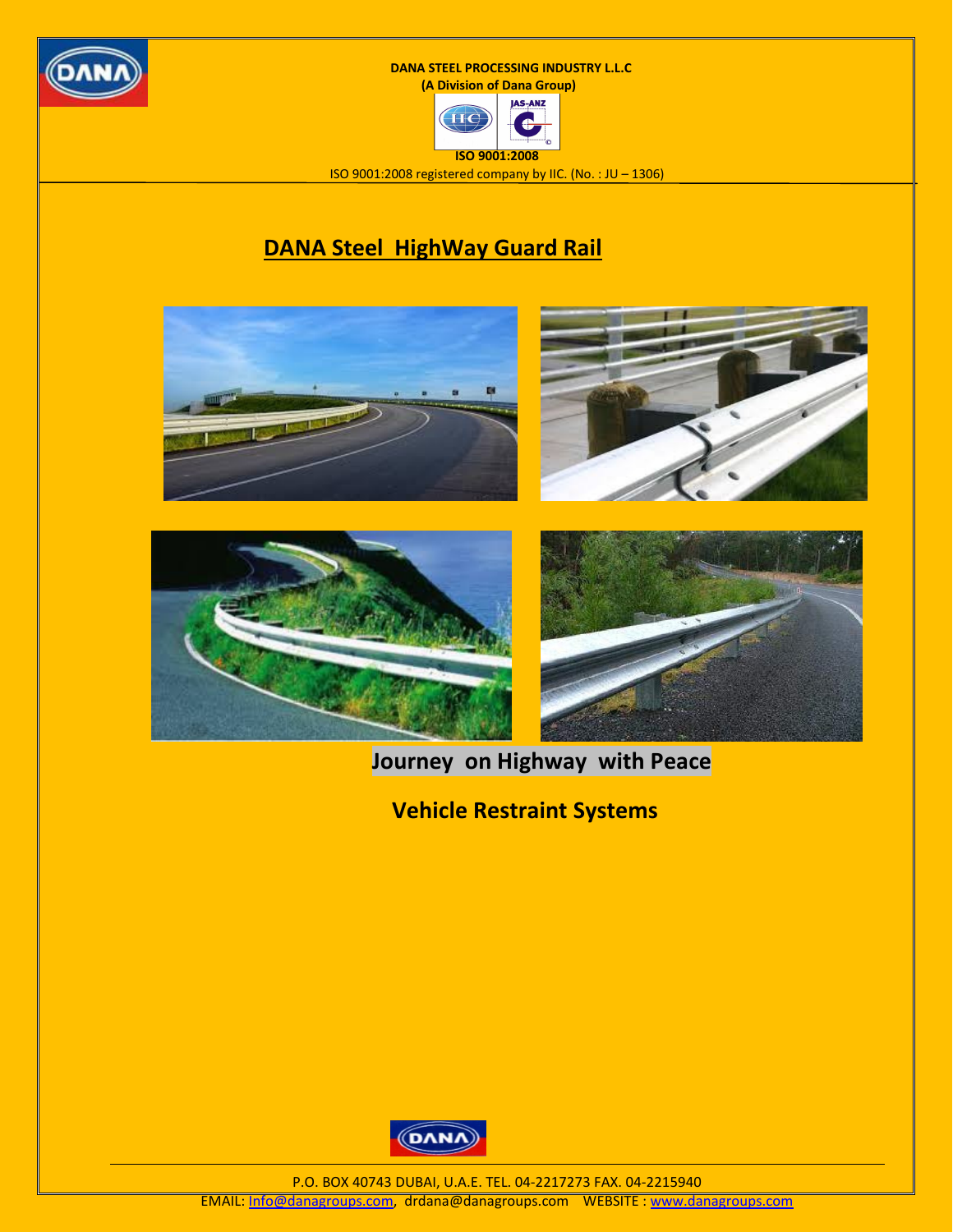





ISO 9001:2008 registered company by IIC. (No. : JU – 1306)



## Highway Guard Rails Journey for Prosperity

 DANA STEEL Processing Industry LLC has manufacturing facilities located at Umm Al Quwain, in the United Arab Emirates.The plant is fully integrated and is designed to be a one stop solution to all engineering systems. Spread over 65,000 square meters the plant employs a skilled workforce of around 100 people.The plant covers the entire gamut of engineering fabrication and is equipped with most sophisticated equipment system toachieve quality products consistently.

Capitalizing on its experience, expertise and vast pool of skilled manpower has recently ventured into the manufacture of Highway Guard Rail Systems & Components into their manufacturing range to cater to the market requirements.

The use of Guard Rail Systems on highways as a safety barrier is quite well known and is popular throughout the world. Millions of kilometres of roads are fitted with these systems to protect the vehicles from skidding away and avert fatal accidents. The Highway Guard Rail System is an

ISO 9001 Certified product, with complete range of accessories including Posts, Spacer Blocks, Transition, End pieces



P.O. BOX 40743 DUBAI, U.A.E. TEL. 04-2217273 FAX. 04-2215940

EMAIL: Info@danagroups.com, drdana@danagroups.com WEBSITE : www.danagroups.com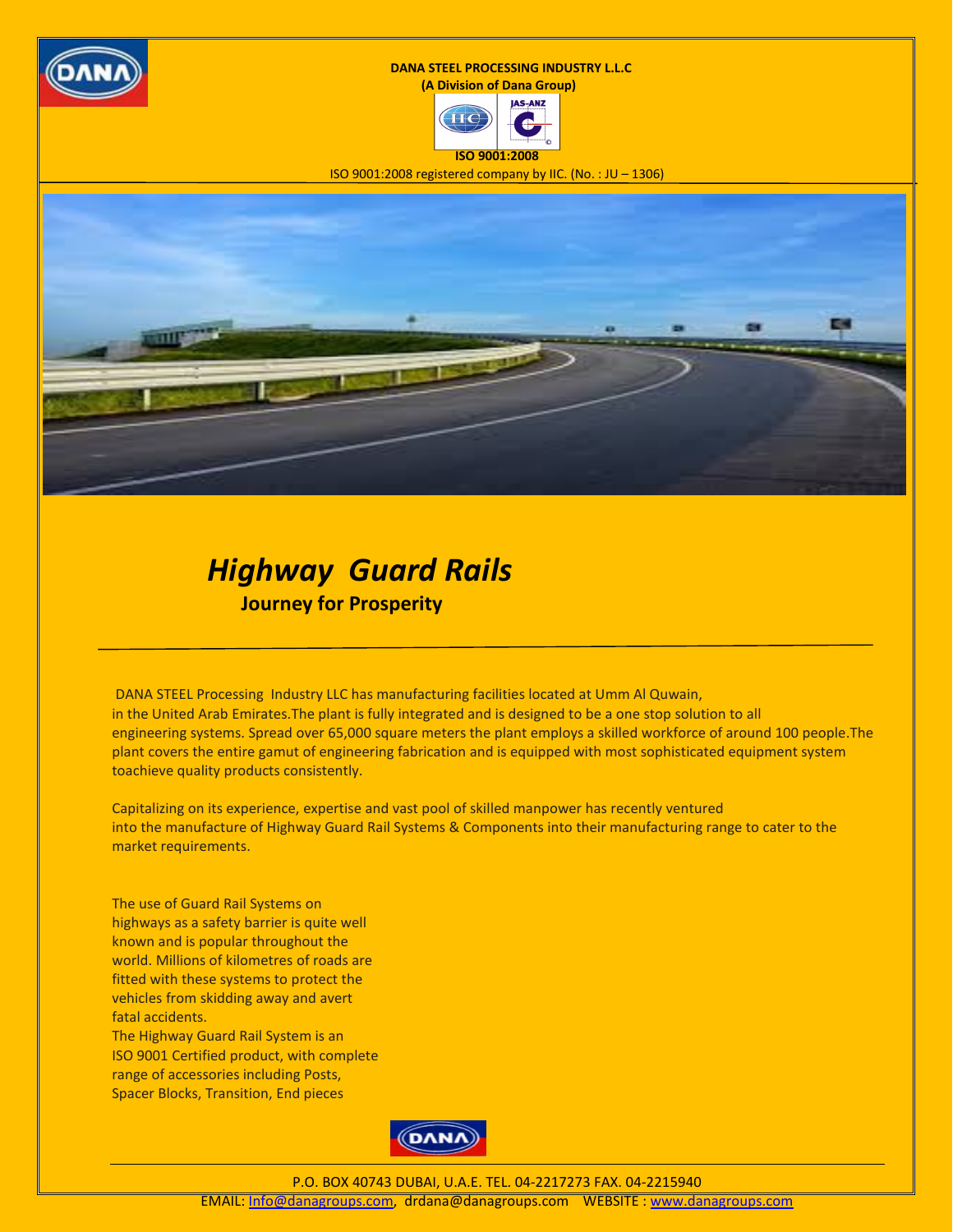

(A Division of Dana Group)



ISO 9001:2008 registered company by IIC. (No. : JU – 1306)

and allied hardware.

# **Machinery**

The guard rail beams are manufactured in one of the most, modern controlled continuous forming linewith excellent consistency of quality, high production rate and superb finish. The plant is extremely sophisticated with built in safety measures and is a high speed forming line and pre-programmed to form the W-type guard rail beam with close control of dimensions. Being a fully automatic high speed plant with a capacity of about 200 kmper month, it is ideal for large requirements with short delivery lead times The Punching, Forming, Cutting & Stacking are controlled and through our skilled dedicated Employees. like the Forming Height, Width, Length etc





P.O. BOX 40743 DUBAI, U.A.E. TEL. 04-2217273 FAX. 04-2215940

EMAIL: Info@danagroups.com, drdana@danagroups.com WEBSITE : www.danagroups.com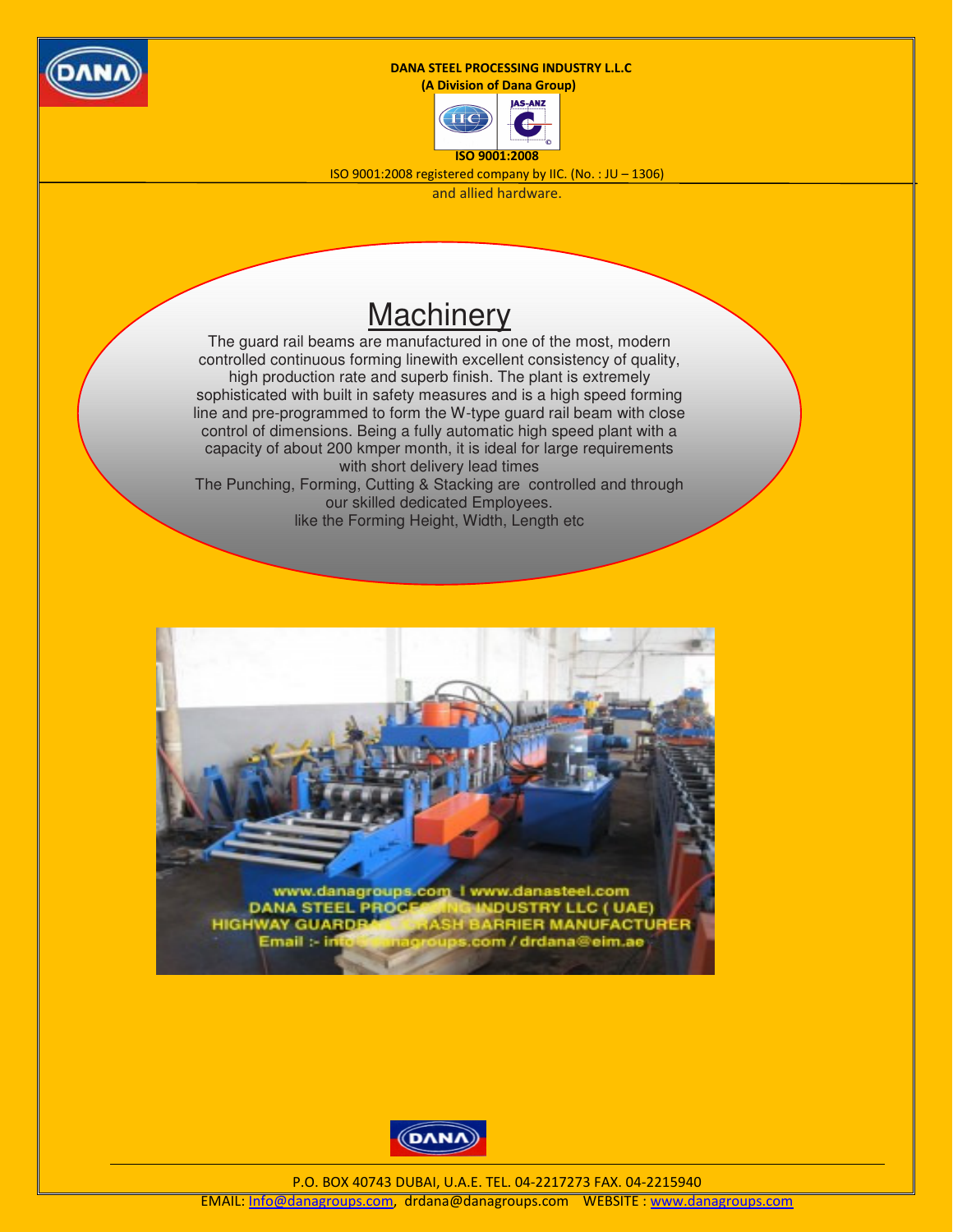

### Fixing Details :



### W- Beam :

The Beam shall be manufactured from high quality hot rolled coils by continuous forming Punching system.

Profile: W-beam

Normal Specification : 312mm × 86mm × 2.74mm Standards : JT/T 281-1995, AASHTO M- 180. Base steel : S235JR / DIN EN10025 and Grade 43A. Finish: Hot dip galvanized.



The thickness of galvanized: 65microns

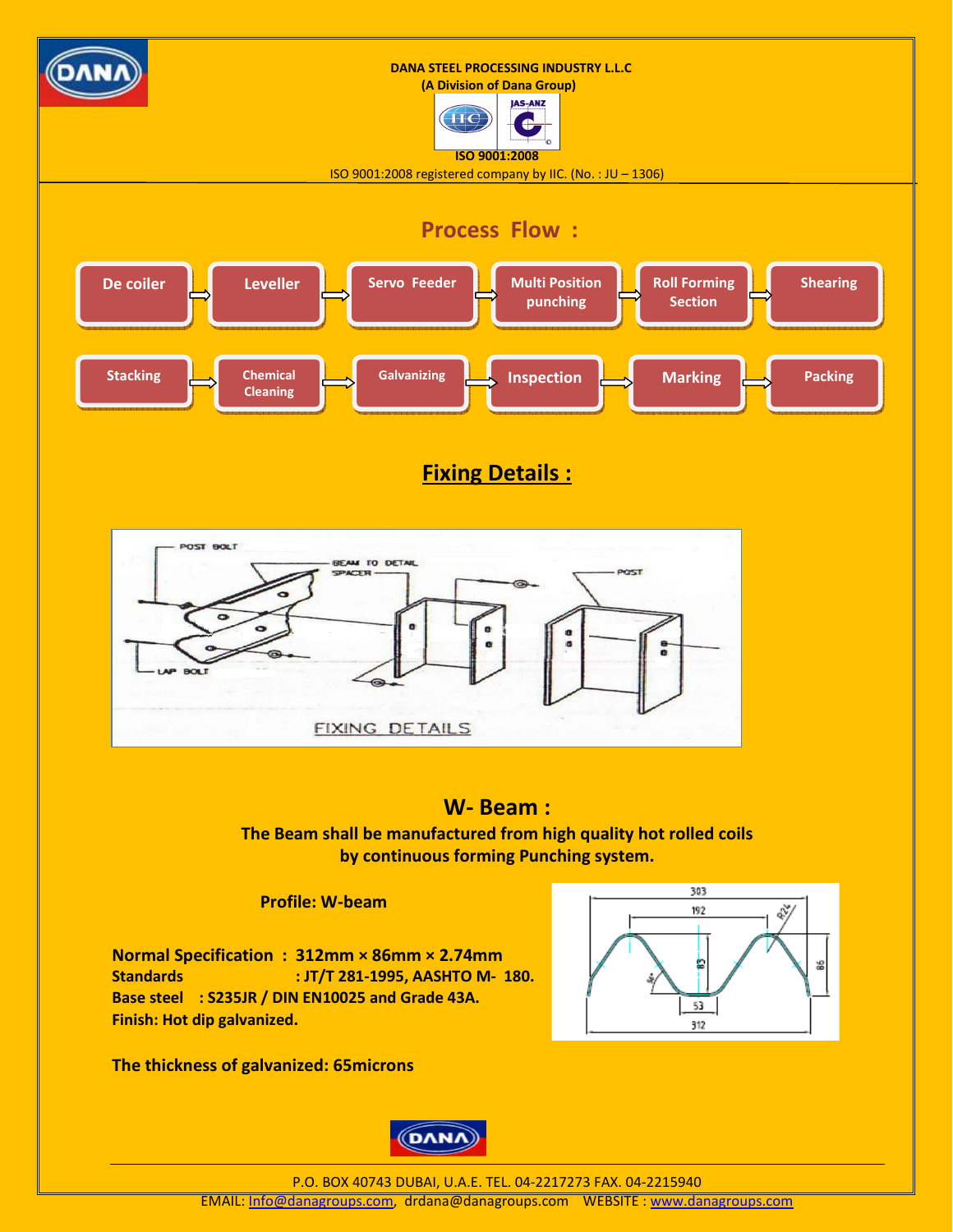

(A Division of Dana Group)



ISO 9001:2008 registered company by IIC. (No. : JU – 1306)

Post & Spacer Material: The post & spacer shall be cold rolled formed channel 150mm x75mm x6mm (mild steel grade ST 44-2) of required lengths.



Fixing Accessories- Bolts, Nuts & washers: Complete set of fasteners is of Grade 8.8 & Hot Dip

Galvanized.



Galvanizing: All parts will be Hot Dip Galvanized as per BSEN ISO 1461

### Manufacturing Standard

Primarily the guard rail is manufactured to conform to AASHTO M 180. Other specification like AASHTO M270 / ASTM A 446 / A36 for posts, DIN St 37 etc. arealso used as per the customer requirements. Nuts and Bolts conform to ASTM A 307 Class 8.8.Apart from the above specifications we can cater to any specific standards required by the customer tailor made to suit individual requirements.

Guard rail beams are W type, i.e two wave type while posts are either C-channel formed from hot rolled sheets or UPN structural steels.